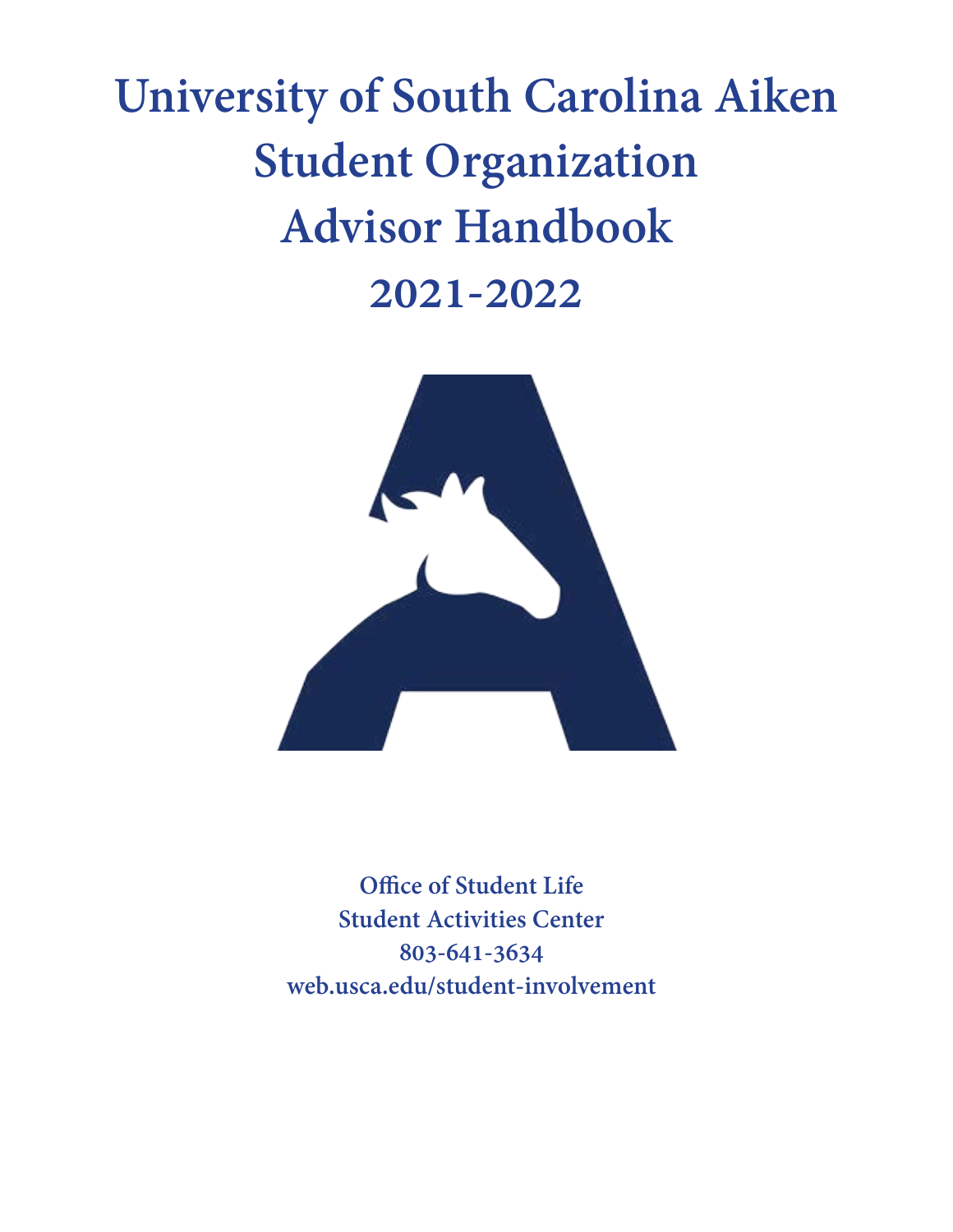| Officer Transition.                                                            |  |
|--------------------------------------------------------------------------------|--|
|                                                                                |  |
|                                                                                |  |
| Process of Budgetary Requests & Appeals for Student Activities Fee Allocation7 |  |
|                                                                                |  |
|                                                                                |  |
|                                                                                |  |
|                                                                                |  |
|                                                                                |  |
|                                                                                |  |
|                                                                                |  |
|                                                                                |  |
|                                                                                |  |

This handbook is designed to be a tool for all advisors of student organizations at the University of South Carolina Aiken. It includes helpful information for advisors about expectations, university policies and procedure includes helpful information for advisors about expectations, university policies and procedures, and operations to ensure a successful advising experience.

# **Advisor Job Description**

Each organization at the University of South Carolina Aiken (USCA) is required to have an advisor that is faculty or staff at USCA. The advisor should be an individual who has an interest in the purpose of the organization. While encourage to be actively involved in all affairs of the organizaiton advisors are minimally expected to:

- Attend periodic meetings and activities
- Review and approve registration, budgets, travel plans, constitutions, facility requests, events and other forms
- Help ensure the activities of the organizaiton reflects favorably on the university
- Provide historical background and serve as a point of reference
- Assist members in balancing their extra-curricular activities
- Intervene in high-risk situations and challenge student decision-making when necessary

Advisor involvement may encompass many other areas including:

- Advise with regards to fundraising, sponsorship, and spending
- Assist in transitioning new officers and developing leadership skills of all members
- Provide input into the recruitment, selection, and evaluation of members and officers
- Be aware that you may be consulted about personal concerns and are under no obligation in these instances

Advisors agree to abide by all policies governing student organizations and are encouraged to attend workshops offered by the university and be familiar with the Student Organization Handbook to promote further development.

#### **If you are serving as a faculty/staff advisor to a fraternity or sorority there are additional expectations:**

All fraternities and sororities (Greek organizations) are required to have an advisor who serves as faculty or staff at the University of South Carolina Aiken. A fraternity/sorority faculty/staff advisor serves the chapter *in addition to* their chapter advisor. It is the main purpose of the faculty/staff advisor to promote and support academic success within the organization. The duties and responsibilities of the Greek faculty/staff advisor include, but are not limited to, the following functions:

- Assist the chapter in developing an overall scholarship program
- Be available to meet with the members each semester to review their academic progress and plans at USCA
- Assist the chapter in developing an academic incentives program
- Be available to meet with individual members who are in need of academic assistance
- Attend at least one or two chapter meetings each semester to get to know the members and the members to get to know the faculty/staff advisor

# **Role of the Advisor**

Advisors are essential to the success of a student organization. It is their responsibility to guide the group in accordance with the purposes and ideals of the University of South Carolina Aiken and the organization. The relationship of the advisor to the group will vary depending on each organization and its members. Some advisors play very active roles, attending meetings, working with officers, and assisting in program planning. Others maintain a more distant relationship to the organizations. Therefore, the responsibilities and duties of the advisor will vary according to the group's needs. It is our hope that each advisor will maitain some regular contact with his or her organization. An advisor accepts responsibility for keeping informed about activities of the organizaiton and for advising officers of the organization on the appropriateness of policies and activities.

Following are some of the roles you may assume as an advisor:

MENTOR - Often students will come to see their advisor as a mentor and the success of this relationship can have a positive impact on both the student and advisor alike for years to come. Provide the students with advice and share your life experiences to assist them with their academic career and beyond.

MEDIATOR - Occasionally issues may arise between members of an organization, between different organizations, or between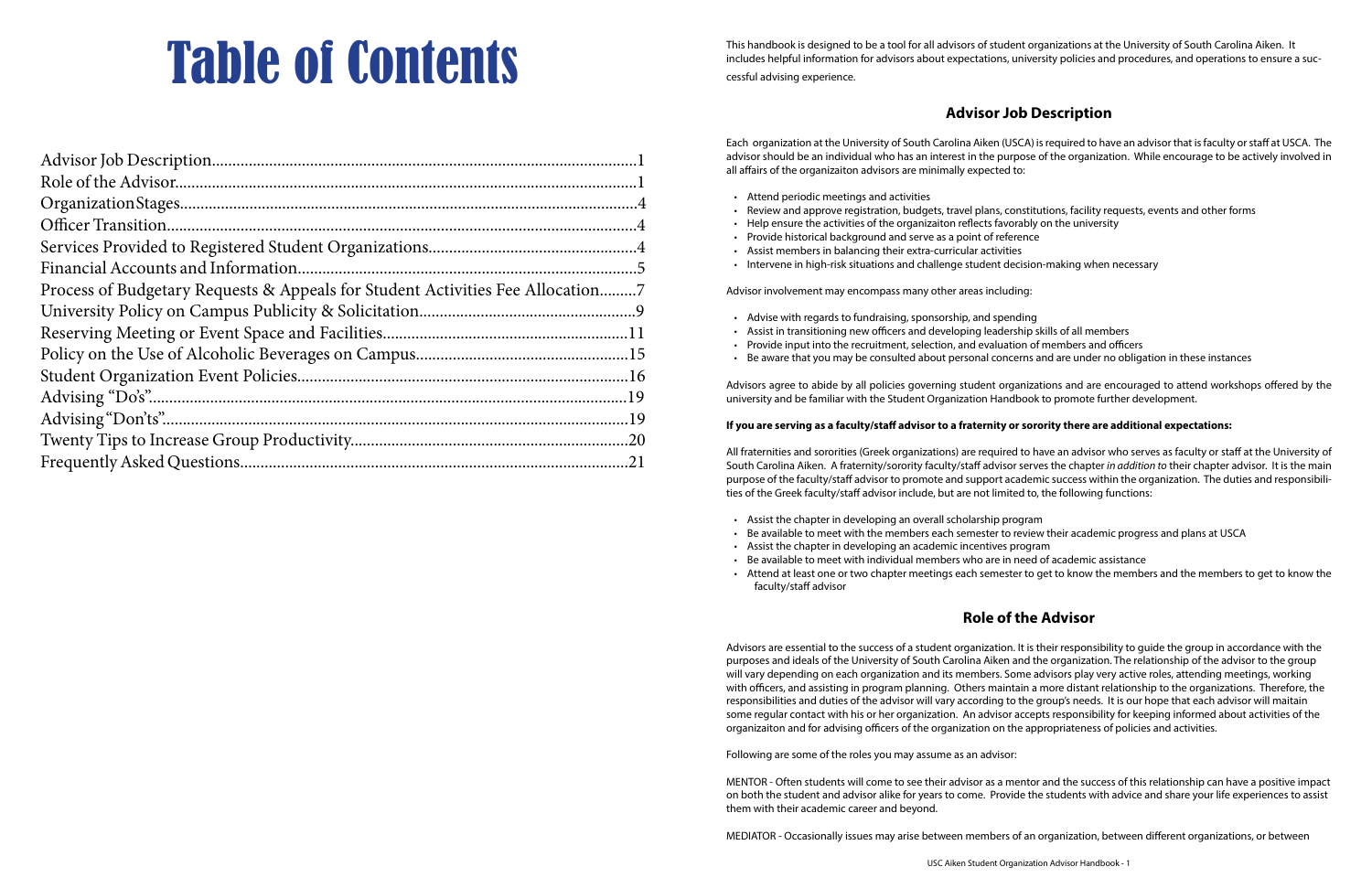organizations and university administrators. As an advisor you may need to step in and help mediate the conflict. Often you can pull the two opposing parties into the same room and solve the issue by a simple conversation.

EDUCATOR - One of the most essential components to learning in "outside the classroom activities" is reflecting on what you are learning and how you are doing. Encourage students to stop and evaluate themselves. Assist them in recognizing learning opportunities and how those opportunities can make them better leaders and members in society.

MOTIVATOR - There will be times when an organization gets stuck on something or gets into a rut. Organizations may need assistance is overcoming these obstacles. You may need to be their cheerleader to keep them excited and motivated when facing a difficult challenge.

RESOURCE - As a faculty/staff member you can be a valuable resource about University policies, procedures, and rules. You are not expected to know everything, but as an employee of the University you have many more connections, and know who to call, than the students to find sought after answers.

LIAISON - An advisor can serve a key role in bridging the gap between an organization and University administrators or even between organizations. Take advantage of these opportunities to advocate on behalf of the organization.

We have provided some possible responsibilities that the advisor may consider when determining his/her responsibility to the organization, the individuals, and the University. Specifically, the role of the advisor is defined by the person filling the position. Hopefully each advisor will become involved in the organization through meetings, planning, programming, and activities.

#### **Helpful Hints for Advising a Group**

- Establish and share a job description for the advisor that clearly defines advisor responsibilit
- Keep advisor informed of all organizational activities, meeting times, locations and agendas
- Establish an attendance schedule for the advisor in regards to organization meetings which organization and advisor
- Provide advisor with minutes of all meetings
- Meet regularly with the advisor and use him/her as a sounding board for discussing plans ard
- $\cdot$  Consult with the advisor prior to making any major changes to the structure of the organization
- Allow the advisor to share their thoughts and ideas
- Show respect for the advisor and value the advisor
- Assist the group in filing its annual reports, required in order to maintain active status.
- Assist officers with procedural matters.
- Have a knowledge of all plans and activities of the group.
- Help the organization justify its expenditures of members' time, money, abilities, and energy.
- Discourage domination of the group by any individual or small groups.
- Provide long-term continuity within the group.
- Assist in the orientation and training of new officers.
- Be available to meet with members of the organization at their regular meetings.
- Provide assistance in the planning and evaluation of programs.
- Attend as many of the organization's programs as possible.
- Assist the group in setting realistic goals and objectives for the academic year.
- Promote relationship building between students, faculty, and staff.
- Be knowledgeable of the organizations history, constitution, and purpose.
- Assist the group in abiding by all University policies, procedures, and regulations.

#### **Advising Individuals in a Student Organization.**

- Encourage each individual to participate in and plan group events.
- Assist students in maintaining a healthy balance between academics, co-curricular, and social aspects of student life.
- Encourage students to accept responsibility for specific parts of the program or event.
- Help students recognize the importance of their roles in relation to the group's goals.
- Assist with developing the leadership skill sets of members, particularly officers.
- Assist in the development of individuals into better citizens.
- Develop a strong working relationship with officers.

#### **What an Advisor May Expect of a Student Officer(s)**

#### **What a Student Officer May Expect of an Advisor**

- Assist the group in formulating long-range goals and in planning and initiating short-term projects.
- To serve as a resource person for alternative solutions to problems confronting the group.
- Assistance with university procedural matters.
- Make suggestions of ways by which the group meetings can be improved.
- To represent the group and its interests in staff and faculty meetings.
- Assist in evaluating group projects, performance, and progress.
- Make suggestions that will permit the officers to improve leadership skills.

#### **Considerations for the University of South Carolina Aiken**

• Be familiar with the policies and procedures pertinent to USCA student organizations and ensure they are followed. • Be familiar and comply with federal, state, and local laws and ordinances, as well as campus policies. Inform the group of poli-

- 
- 
- 

Aware **K**now what is happening with the organization at all times.... problems, dates of function, etc. necessary. Enjoys being associated with the group and is very

cial activities of the organization.

- Guide the group in accordance with the purposes and educational objectives of the university.
- 
- cies as needed.
- Supervise the financial procedures of the organization in handling its funds.
- Cancel any activities you believe violate university policy, or local, state, or federal laws or are unsafe.
- Help increase awareness of both students and staff of the University facilities, events and personnel.

#### **Questions You May Want to Discuss with the Organization:**

- How much involvement is needed, desired, or expected?
- How often does the organization meet?
- How many major activities or programs does the organization plan per semester? Per year?
- How experienced are the officers?
- How do your skills and knowledge match the needs of the organization?
- What are some of the problem areas the organization has experienced in recent history?
- What are some ways you as the advisor can be helpful to the organization?
- Is the advisor expected to be an active participant at meetings or a silent observer?
- Should you interrupt meetings if you think the group is getting off track?
- If things get unruly should you interrupt or remain silent?
- Is the advisor expected to give feedback? What are the appropriate channels?
- Are there areas of the organization that are "hands off" to the advisor?

#### **Different Approaches to Advising**

- Point out issues relating to ideas presented by the officer without imposing bias.
- If an idea is inappropriate, the advisor should encourage students to consider other alternatives.
- Informal meetings are conducive to open and worthwhile discussion.
- If the officer asks "What should we do?" or "What do you think?" the questions should be rephrased and handed back to him/ her. The advisor is there to assist the officer, but not to solve the problem for the student.
- The officers should be encouraged to take an occasional chance on some less proven member in delegating authority.
- The advisor may wish to periodically evaluate the student in his/her effectiveness as an officer.
- The advisor may feel comfortable participating in group discussions when the members have learned to recognize and accept the advisor's role as a co-worker whose opinions are respected for their value. This participation should not inhibit the prerogatives of anyone else.

#### **Attributes of a Good Advisor**

**Informed** Familiar with the rules, policies, and regulations of the University and the by-laws and constitution of

**Supportive in Exercice Service is a** 

pproaches although she/he may not totally agree with them hy, honest, and demonstrating a genuine interest in the welfare

|                               | Aware              | NIOW WILD IS Happening Willi life organ                              |
|-------------------------------|--------------------|----------------------------------------------------------------------|
| ies and expectations          | <b>Dedicated</b>   | Willing to assist the organization when r<br>involved.               |
| is mutally agreed upon by the | <b>Visible</b>     | Attends meetings, events and other spee                              |
|                               | <b>Informed</b>    | Familiar with the rules, policies, and regulati<br>the organization. |
| ad problems                   | <b>Supportive</b>  | Provides encouragement and praise to c                               |
| tion                          | <b>Open-minded</b> | Willingness to consider new ideas and a                              |
|                               | <b>Respected</b>   | Earned respect through being trustworth<br>of the group.             |
|                               |                    |                                                                      |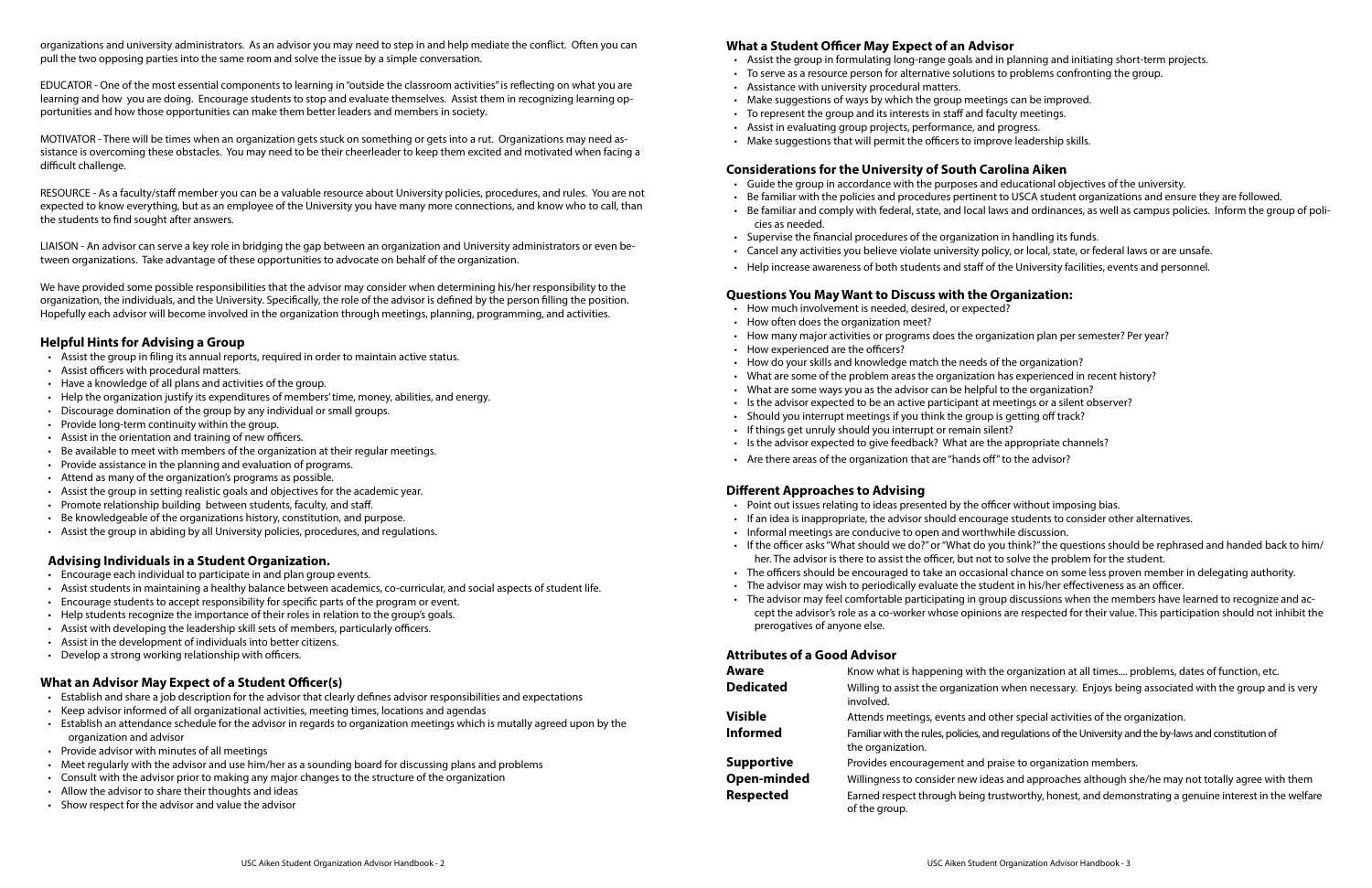# **Organization Stages**

#### **Forming**

The "forming" stage occurs when the organization first assembles together. During this initial meeting, organization members share information about their experiences and develop first impressions of other members. The group leaders play a vital role during this stage. The leaders are tasked with laying out the group's objectives, methods and practices. The leaders must also clarify each member's powers and responsibilities to the group, as well as how each individual contributes to the group's mission. During this stage an advisor can provide opportunities for training and development, including icebreakers and workshops or retreats. Also, the advisor should provide support to the organization.

#### **Storming**

As its name implies, the "storming" stage is often the most turbulent time in any group's life cycle. In some instances, the storming stage can bring about "brainstorming," where the ideas are brought up, debated and measured by their merits. In other cases, the "storming" can imply the clash of personalities, as the dominant persons in the group attempt to wrest control of the group's mission from the more passive members. During this time, the best thing the advisor can do is recognize what is happening and respond with team building exercises and conflict resolution strategies.

#### **Norming**

The "norming" phase occurs when the personalities of the group have settled into their roles. During this phase, the individuals understand their responsibilities and act as a cohesive unit to accomplish the organization's goals. Each member respects and appreciates the talents and contributions of the others. Members act out of a sense of trust and community, rather than the competition and rivalry. A leader can delegate responsibilities to those members that work well together. During this stage the advsior can assist the organization with developing expectations for members and officers.

#### **Performing**

The "performing" phase sees the group at its peak. Each member knows their role and carries out their duties with the full support and understanding of the rest of the group. The workers reach their highest level of competence and motivation during this phase as they see the organization progress toward its goals. The leaders will continue to develop the team spirit and camaraderie needed to reach the goals. At this point the advisor should continue role modeling and assisting the organization with officer transitions and goal setting to keep the organization moving forward.

# **Officer Transition**

One key function of an advisor is to assist with officer transitions. Typically, as the one consistent factor with the organization, the advisor has seen changes, knows what may or may not work, and can help maintain continuity.

It is extremely helpful for officers to know their roles and responsibilities before taking office. Expectations should be clearly set. There are a few different ways to conduct and assist with officer transitions. Following are some commonly used methods that seem to have the most success.

#### **Team Transition**

Team transitioning involves getting everyone together in one room at one time. Be sure to include outgoing officers and incoming officers. This can be done as one long retreat or during several meetings. Things to cover during team transitioning would be:

- 1. Past records and/or notebooks for each office. Outgoing and incoming officers should work on updating those together
- 2. Discussion topics to include:
	- Projects from the past year
	- Upcoming and incomplete projects
	- Challenges and setbacks
	- Anything the new officers may need to know to do their job effectively

During the transition meeting(s) the advisor role may be to:

- Organize the retreat
- Facilitate discussion
- Serve as a sounding board for ideas

- Offer suggestions
- Fill in any blanks
- Remember to try to refrain from telling new officers what to do

#### **One-on-One Training**

While it is ideal to do team transitioning as it allows for the oppornunity to get everyone in the same room and on the same page this simply isn't always possible. Many times it is left up to the advisor to train the new officers. In this situation an advisor would ideally bring together the outgoing officer with the new officer to conduct one-on-one training for each individual position. If the outgoing officer is not available to meet then the advisor may have to train the new officer by themselves. The advisor may even find themselves creating a new notebook/files for the new officer from scratch.

Things to include in a new notebook/folder:

- 1. Any forms the officer may need to use
- 2. Copies of previous meeting agendas
- 3. A copy of the organizations constitution and bylaws

Talk about goals for the coming term and the officer's role in the organization. Discuss the expectations for each position.

#### **Presence and Student Organizations**

The Student Life Office will require student organizations to create and maintain a profile on Presence, which can be found at usca.presence.io. This software has many benefits for organizations and can help with tracking and information passing as well. Within this site, organizations can keep an active roster, update officers, promote and schedule events and also track others who attended. The Student Life Office will be doing more business through Presence such as fee allocation requests, applications and organization management as well. You can get to Presence

# **Services Provided to Registered Student Organizations**

#### **Organization Fairs**

The Office of Student Life hosts two organization fairs each year (one per semester) called "Get on Board Day." These fairs provide organizations the opportunity to showcase their group to new students.

#### **Organization Mailboxes**

Organizations can obtain a mailbox in the Student Life Suite in the Student Activities Center

#### **Meeting Space**

Registered student organizations may use university facilities and sponsor activities on campus often for free or at a significant discount.

#### **Marketing Resources**

• Copy machine: All student organizations are given a copy code and are allowed to use the copy machine in the Student Life Suite of the Student Activities Center. Copies are \$.05 per page for black and white copies, \$.15 per page for color copies.

- There are a variety of colors of paper that can be selected.
- 

• Banner Paper & Paint: Banner paper and paints are available at no cost in a variety of colors. See the front desk of the Student

Life Suite

# **Financial Accounts and Information**

Student Organization Allocation Guidelines

- All funded organization advisors, officers, and members should become aware of and adhere to the following:
- 
- Always plan in advance. Nothing will be processed without the proper paperwork and authorization.
- 

• Under no circumstances shall any organization in any way financially obligate the University without proper authorization.

• No funded organization may maintain any account with any other party other than Student Life/Student Government. Any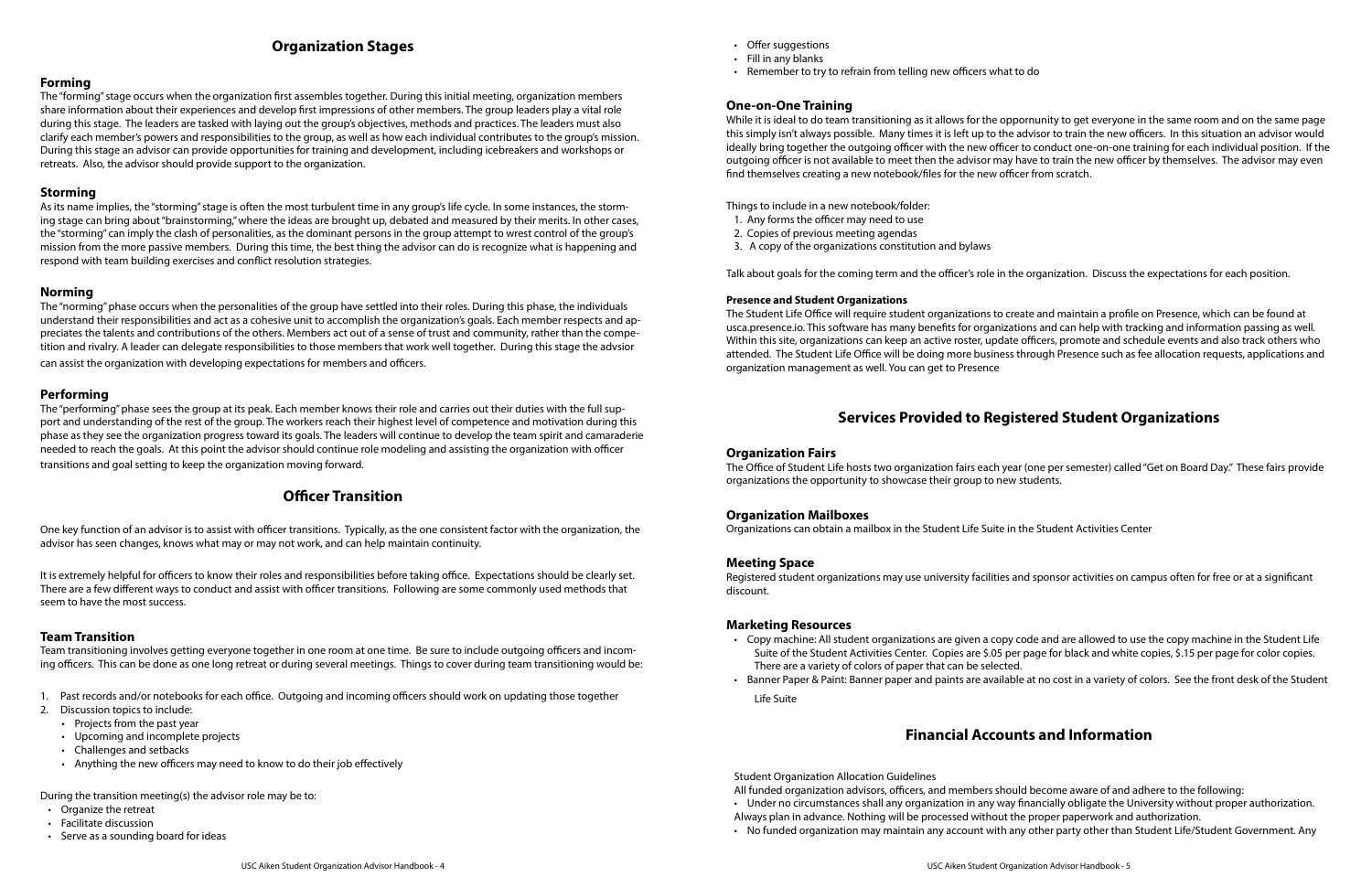#### and all transactions must be processed through both organizations.

#### Academic Support

The purchase of supplies for the purpose of supporting or supplementing an academic program is strictly prohibited.

#### Alcoholic Beverages

Under no condition will Student Activity funds be used to purchase alcoholic beverages.

#### Awards

Awards may be used to recognize individual organization members for outstanding contributions to the organization or

University. Awards and prizes may be considered for the specific purpose of generating revenue at least equal to the cost of the award. In this case, the organization must provide a detailed description of the means by which the prize will be used to generate the funds to cover the expense.

#### Charitable Organizations

Student Activity funds may not be distributed to charitable organizations, however, these funds may be used to raise money for charitable organizations and they may receive the portion considered net profit.

### Contingency Funds

There will be no allocations for contingency funds. Emergency requests are heard on an individual basis.

#### Contracts

A contract is used when services are performed through an outside party. Contracts require prior approval and must be processed through Student Life.

### Equipment Purchases

All equipment purchases are the property of the university and must be reported as such by each organization as a part of inventory. All inventory must be accounted for at the end of each fiscal year before an organization is eligible for additional funding.

#### Honoraria

Honoraria payment is simpler than a formal contract. The paperwork required includes a Direct Expenditure for Personal Services form and an I-9 form for the individual. See Student Life for assistance in handling honoraria payment.

For persons already employed by the University, the payment process can be much more difficult. The organization should consult with Student Life for information regarding other options.

#### Fundraising

Money that is earned by the organization through fund raising activities will be placed in the rollover balance for that particular organization. This money can be spent on a variety of items; however, proper paperwork and procedures must still be completed. For more information about the process to do fundraisers, please refer to the section of this manual titled Fundraising located on pg. 27. Remember, all fundraisers must be approved by the Associate Director of Student Life (or designee).

#### Intra Institutional Transfer (IIT)

An IIT is used to transfer money from one University account to another.

#### Printing

Organizations must use University Printing facilities where possible. If printing cannot be done on campus, every attempt should be made to follow normal bidding procedures through University Printing.

#### Purchase Requisition Form

The purchase requisition form is essentially a request for a purchase order. It is designed to convey to the Purchasing Department an organization's need for supplies, equipment, or other contractual services.

#### Purchase Orders

The purchase order is established for companies with which we do not have a blanket order set up. It is intended for amounts in excess of \$2500, and three bids must be submitted for the services under consideration. All paperwork for purchase orders should be completed at least ten days in advance. The invoice or packing list should be submitted to the SAC office for merchandise received.

- 
- 

In addition to allocated funds, your organization may also earn money through the collection of dues, ticket sales, bake sales, etc. This money, referred to as rollover, should be added to the organizations allocated balance to obtain a total beginning balance for the fiscal year. Revenue will roll over for one academic year.

### Sales Tax

Sales tax must be withheld from money earned through means such as bake sales, candy sales, etc. This sales tax is reported under a separate cost code, and it is not considered a part of rollover.

#### University Police Costs

The cost of having a University Police officer present at any event, on-campus, is currently between \$20.00 and \$40.00 an officer per hour. The need for University Police officers is based upon the nature of the event and the potential for problems to develop. The need for an officer will be decided by the Chief of Police. However, events held in the Etherredge Center after 5:00 p.m. may require a University Police officer. If there is a need for a Univeristy Police officer off-campus then indiviudlas of that organization should dicuss with Univeristy Police and the Univserity Police may make further recommendations to the local jurisdiction.

Note: Whether or not a University Police officer is present at any event, the organization is solely responsible for any and all occurrences at the event.

#### Special Accounts

There are a variety of special accounts and procedures established to simplify certain qualifying receipts and expenditures.

#### Travel

Money may be allocated for travel where members of the organization will: Represent the university and thereby enhance the prestige of the university and the organization; Gain knowledge or experience of benefit to the student body and the individual's organization.

#### Travel Authorizations

An organization traveling on school business must complete a Travel Authorization form (T.A.) for insurance purposes. If the organization's funding allows, travel expenses may be reimbursed for lodging, meals, mileage, registration, and other transportation expenses. These T.A.'s should be completed two weeks in advance. See Student Life for assistance and notification of travel expenses. It is the obligation of the organization to report all funded travel expenses to Student Life and Student Government.

#### Travel Reimbursement Voucher

If applicable, the traveler may receive reimbursement for certain expenses upon completion of a Travel Reimbursement Voucher and submission of receipts.

Reminder: All financial activities must flow through the Office of Student Life and Student Government for accounting purposes. If there is any change in estimated amounts (blanket orders, purchase orders, etc.), Student Life and Student Government must be notified.

#### Disclaimer

Student Government and Student Life reserve the right to review the organization's budget and to residual account any funds which were not expended in implementing an approved program. All organizations are required to notify Student Government that the event did not use their allotted funds for the purposes intended.

# **Process of Budgetary Requests and Appeals for Student Activities Fee Allocation**

#### **Student Organization Eligibility Requirements:**

To be a candidate for funding, an organization must meet the following eligibility requirements: • The group must meet all criteria set by the University of South Carolina Aiken to be a currently registered student

• New student organizations may not receive any funding until they are approved by the Campus Life Committee. New organizations will receive a budget of \$250.00 for their first year and then must go through the funding process at the

- organization;
- beginning of the next academic year for future funding.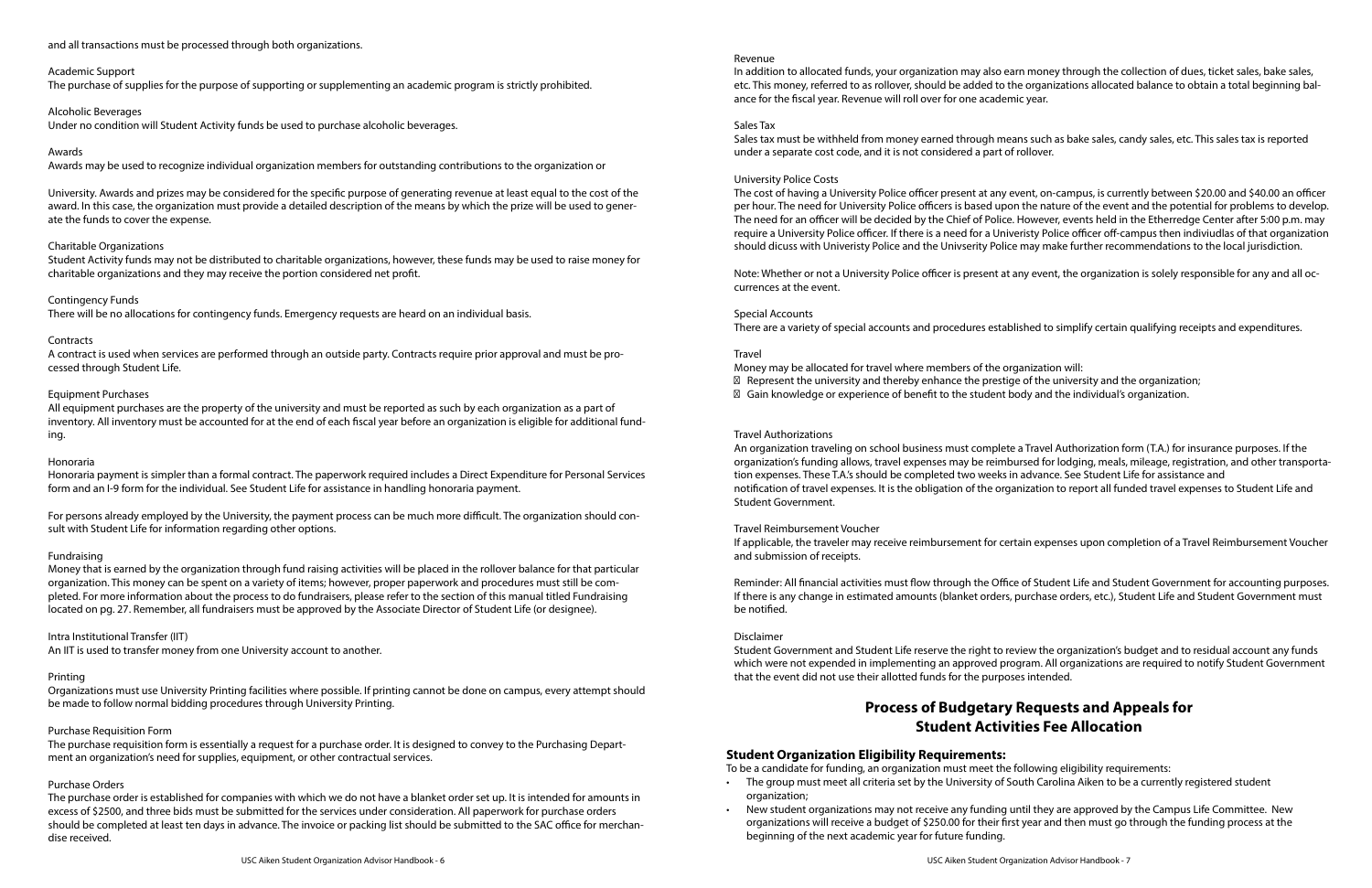Representatives of all student organizations funded by student activities fees are required to attend the following activities/ events:

- The advisor and/or student representative (preferably the President) must attend the Advisors/Presidents Reception held annually in September;
- At least one representative must attend the SGA/Chancellor's Town Hall meetings which are held once a semester.
- At least one representative must attend the Annual USCA Student Leadership Retreat held in August.

Failure to comply with the above guidelines could result in the suspension of funding.

The Office of Student Life and the Student Government Association will send out schedules of all meetings and training sessions at least two weeks prior to hearings being held.

The Office of Student Life will send out schedules of all meetings and training sessions two weeks prior to the hearings. At the end of the academic year, it is the obligation of the organization to disclose all excess inventories or other goods currently held by the organization that were purchased with University funds. If it is determined that any falsification or withholding of information does exist, the organization will automatically lose all funding for the next fiscal year. An organization is also ineligible for funding if there are any outstanding fees (copy fees, etc.) owed to any university department or business.

### **Activities Eligible for Funding**

• Travel Activities: These activities involve support for students attending lectures, conferences, symposia, or similar activities. Meals allocated for travel will follow university guidelines for reimbursement. Funds for travel may be allocated when members of the organization will:

A. Represent the institution and thereby enhance the prestige of the institution and the organization or activity.

- B. Gain knowledge or experience for the student body and/or the individual's organization or activity.
- Speaker Activities: Funds may be allocated to bring a speaker on campus. The main speaking engagement must be open to the entire campus community
- Operational Activities: Funds may be allocated to help an organization remain operational. Examples of operational activities are printing of agendas, office supplies, and specialized equipment needs.
- Food/Beverage: Funds may be allocated for food and beverage at events, meetings, and receptions.
- Other Expenses: Funds may be allocated to help organizations with other expenses as long as they are justified.

#### **Activities Not Eligible for Funding**

- Local travel of less than 50 miles
- National or local dues for individuals
- Promotional merchandise or materials to be sold for a profit
- Events with alcoholic beverages being served will not be funded unless granted special permission from the Chancellor of the university.
- Direct requests for donations to charities or nonprofit groups.
- Events with an admission fee unless granted special permission by the Interim Vice Chancellor of Student Life and Services. If permission is granted, the organization may realize profits only after reimbursing the student activities fees account for the original allocation. The Interim Vice Chancellor can also grant special permission for groups not to have to reimburse the amount if the event significantly contributes to the mission of the university.
- No memorabilia, yearbooks, photo albums or any items that are solely group-specific
- No speaker who is USCA faculty, staff, or student body may receive payment/honorarium for personal appearance.

#### **Priorities for Funding**

- Will be given to events and programs held on campus;
- Will be given to programs and events that relate to the mission of the student organization requesting the funds and which support the overall mission of the university;
- Will be given to programs and events which are open to the entire campus community;
- Will be given to organizations who have limited abilities to obtain funding from other sources (i.e. other departments on campus, fee structure of organization, etc.)

#### **How to Apply for Student Activities Fees**

The Student Government Association approves the Student Activities Fee Allocation budget based on the recommendations of

Life and Services.

Hearings will be held at least once a year.

Student organizations must following these steps in order to participate in the Student Activities Fee Allocation. **Step 1**: Each registered organization will receive notification of the opening of the budget process at least two weeks prior to when hearings will be held. Campus publications will be used to publicize the availability of forms and when hearings will be held. **Step 2**: The student organization, in consultation with the adviser, identifies all budgetary needs for the organizations. Organizations may apply for funding for the entire year or plan by semester. Forms and instructions can be picked up in the Student Life Office or Student Government Association Office which are both located in the Student Activities Center. **Step 3**: The student organization completes the Budget Proposal Form, returns it by the due date to the Student Involvement Office and, signs up for a hearing with the SAFAC.

**Step 4**: Representatives from the organization prepare to justify their budget requests at the hearing. members, but no more than four members, of the organization should be present at the hearing. **Step 6**: Within two weeks after the hearings, the organization receives a printed itemized copy of their requested budget. and Services.

- 
- 
- 
- 
- 
- 
- **Step 5**: Representatives from the organization attend the hearing with the SAFAC and explain their budget requests. At least two
	-
- **Step 7**: Student organizations who disagree with their budget allocation may appeal to the Interim Vice Chancellor of Student Life

**Step 8**: Student organizations who disagree with the decision of the Interim Vice Chancellor for Student Life and Services.

### **If an organization does not meet with SAFAC for a hearing, the organization will not receive any allocation from SAFAC.**

Each year, the SAFAC committee may set limits for funding on specific items. Each funded organization should be aware of the fact that the SAFAC retains the right to review all funded expenditures from a previous year before consideration for future funding. The accounts will be audited monthly by the Student Involvement Office and/or the Student Government Association. Therefore, it is necessary for organizations to maintain records that are both current and accurate and to carefully consider their own expenditures.

#### **Other Budget Considerations Unused Allocations**

Any funds not spent within the assigned time period will be transferred back to the general student activities fee account. Any money or revenue generated by the student organization will roll over for one academic year.

#### **Budget Changes**

Occasionally, a student organization may find it necessary to request a change in the budget they submitted. If this occurs, a Budget Transfer Request form, available in the Student Government Office and the Student Life Office, should be submitted to the Student Government Office in the Student Activities Center.

Student organizations should have your request form into the office by Noon on Mondays. At that time, a representative from the student organization may make an appointment to meet with the SGA Treasurer to answer questions concerning the request. The SGA Finance Committee meets weekly during the fall and spring semester and will act promptly on any request. Student organizations will be notified of the status of their request by Friday.

### *Composition of Student Activities Fee Allocation Committee*

The Student Activities Fee Allocation Committee will consist of six members. One of the voting members will be selected from the faculty and staff while the Vice Chancellor of Student Life and Services will be a permanent non-voting appointment. The other four voting members will be Senators from the Student Government Association, including the Treasurer of the Student Government Association. The Vice Chancellor of Student Affaris will choose the faculty/staff representatives and the Student Government Association President will choose the other three Senators. The chair of the committee will be the Treasurer of the Student Government Association. Committee members will serve a one year term from April to April.

In order for the hearing to be held, at least 2/3 of SAFAC must be present.

#### **UNIVERSITY POLICY ON CAMPUS SOLICITATION**

Purpose

The University of South Carolina Aiken has the duty and responsibility to maintain a safe and healthy environment conducive to its principal mission of education. At the same time, the university recognizes and respects the constitutional protection of free speech as well as the individual student's right to privacy. Accordingly, the university hereby adopts this solicitation policy for the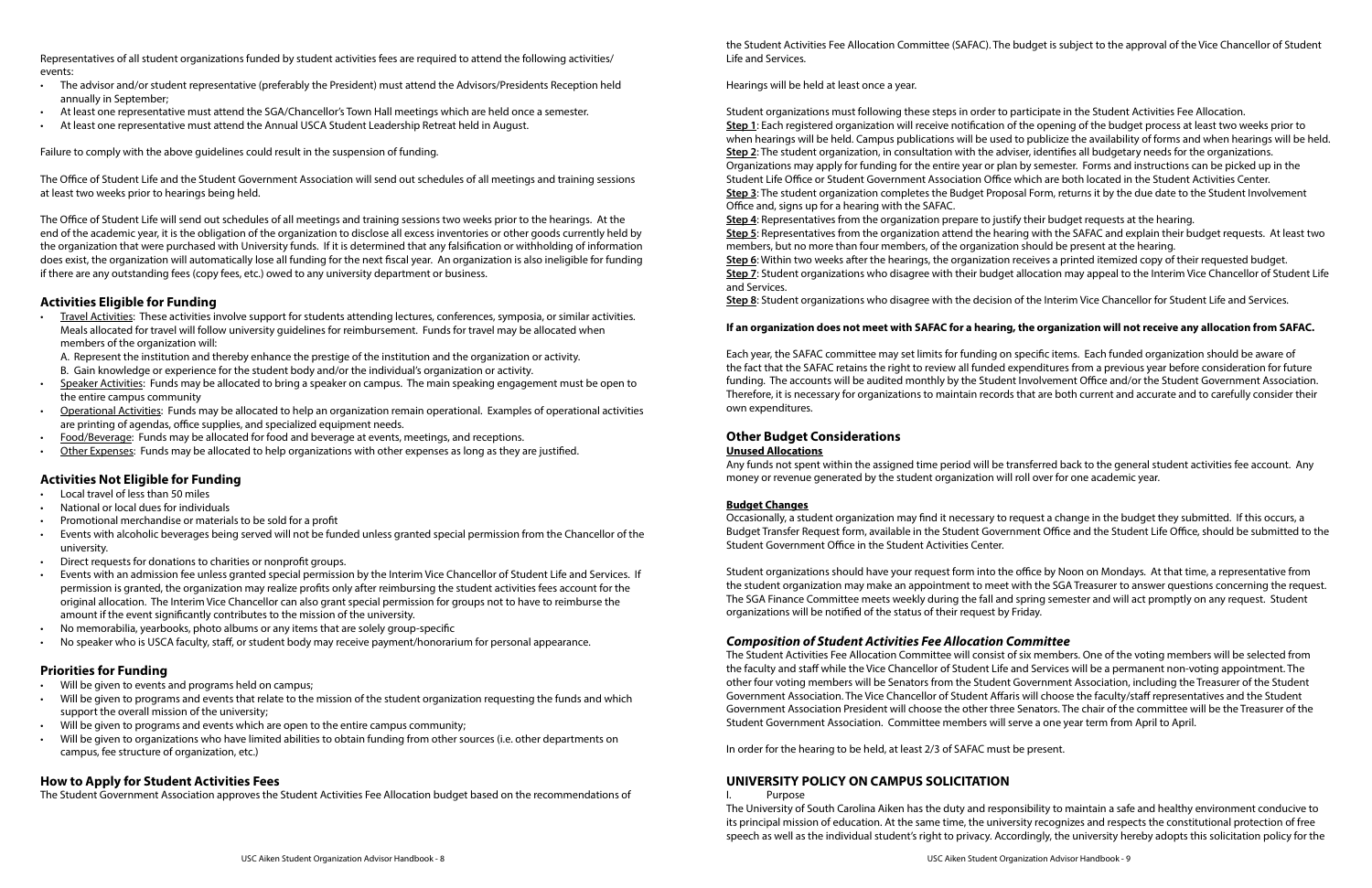purpose of establishing reasonable time, place and manner restrictions on campus solicitation.

- II. Definition of Solicitation
- Solicitation is defined as contact for the purpose of:
- 1. Soliciting funds or sales or demonstrations that result in sales;
- 2. Distributing advertising or other materials;
- 3. Compiling data for surveys, programs, or other purposes;
- 4. Recruitment of members or support for an organization or cause;
- 5. Providing educational information sessions (exclusive of formal University of South Carolina Aiken academic classes)

Even within areas open to solicitation, this contact may not substantially disrupt or materially (or significantly) interfere with the educational, administrative, or operational activities of the University. Commercial speech which is false, fraudulent, or misrepresentative is not permitted. Events which are in violation of local, state, or federal law, Board of Trustees policy, or rules, regulations, and guidelines of the university, are prohibited. An event that places an undue burden on campus facilities; interferes with the use of campus facilities by other persons; disrupts normal operations; infringes on the protected rights of others; has as a principle goal to incite a riot or to disrupt other activities, may be denied the privilege to use university facili- ties or grounds for solicitation.

#### III. Areas Available for Solicitation

Although the university is devoted to the public in many ways, the entire campus is not a public forum. Public access to some portions of the campus must be limited to achieve the school's educational mission, to retain student privacy, and to meet safety and health requirements. However, some areas are open for solicitation within the guidelines established by this policy. Prior approval through established registration and reservation procedures (available at the Office of Student Life) and the approval of the Vice Chancellor of Student Affairs (or designee) are necessary in order to utilize these areas:

1. Designated areas in front and back patios of the Student Activities Center;

2. Designated areas within the Student Activities Center, the Humanities and Social Science Building, Administration Building, the Business and Education Building and the Quad;

3. Other specifically designated areas are formally contracted through the university for the purpose of advertising goods and services to the USCA community upon the approval of the Chancellor, Vice Chancellor for Student Life and Services, or designee.

#### IV. Distribution of Literature

Distribution of literature by university or non-university individuals or organizations is subject to this solicitation policy to prevent harassment of students and to maintain the campus environment. The person to person distribution of literature by university or non-university individuals or organizations is restricted to the areas available for solicitation and must be registered and reservein advance through the Vice Chancellor for Student Life and Services (or designee). The posting of literature by university or non-university individuals or organizations is restricted to appropriate reserved areas of bulletin boards in all University buildings subject to the documented approval and instruction of the I Vice Chancellor of Student Life and Services (or designee). Announcements of any type on trees, sidewalks, light posts, parked cars, or other similar structures is strictly prohibited.

#### V. Direct Mail Solicitation

The University of South Carolina Aiken mail room is responsible for providing services for USCA faculty, staff, and students for official university business only. Mail determined to be of personal nature (such as checks, bank statements, utility bills, personal packages) will be returned to the sender. The only exception to the policy is mail service to Pacer Downs' resident students whose mail is delivered to their residence.

University Intra-Campus Mail Service cannot be used by faculty, staff, students, or outside businesses or organizations for advertising, campaign notices, solicitation, or for any purpose that is not determined official university business. No USCA mailing list will be available for use other than for official University of South Carolina Aiken business. (Student organizations may be contacted through the Office of Student Life.)

#### VI. Policy on Sales Solicitation

Solicitors and tradesmen, including students, faculty, or other university personnel are prohibited from entering university grounds or buildings of the University of South Carolina Aiken for the purpose of transacting business with students, faculty, or other university personnel, unless they have been issued a letter of permit for this purpose by the Office of the Vice Chancellor for Student Affairs (or designee). Sales solicitation may be subject to a solicitation fee set by the Vice Chancellor for Student Affairs (or designee).

#### VII. Employee Solicitation

Employees of the university may not solicit for non-university sponsored activities during working time regardless of whether they

are in their working area or not.

#### VIII. Organizations and Departments Registered USC Aiken student organizations may solicit in designated areas under the following conditions:

1. The organizations must complete a facility reservation form available from the Student Life Office;

pus;

- 
- 2. The Assistant Director of Student Life for Student Organization and Community Service (or designee) must be made aware of outside speakers and/or performers being brought through sponsorship by USC Aiken student organizations to the cam-
- 3. The Assistant Director of Student Life for Student Organization and Community Service (or designee) must approve stu-
- 4. Any use of space not normally designated for use by student organizations and University departments must be re-

dent fund-raising activities; a fund-raising audit sheet must be completed after each event; quested in writing from the Assistant Director of Student Life for Student Organization and Community Service .

#### IX. Statement of Equity

Approval to solicit on the University of South Carolina Aiken campus shall not be granted in an arbitrary manner upon the basis of the content of the proposed speech related activity. Any constitutionally protected speech will be permitted within the reasonable time, place, and manner restrictions of this policy.

#### X. Outside Organizations and Individuals

Any outside organization or individual wishing to come on campus for the purpose of solicitation must be sponsored by a registered USC Aiken organization or university department. After obtaining sponsorship, the outside organization or individual must follow the procedure outlined for USC Aiken student organizations (organizations having questions regard- ing sponsorship should contact the Assistant Director of Student Life for Student Organization and Community Service (or designee). Additionally, an alternative means of communication is available through the student newspaper.

#### XI. Disclaimer

The Solicitation Policy of the University of South Carolina Aiken must undergo constant revision to reflect prevailing community standards and the most recent case law which constitutionally defends the rights of students as citizens as well as protecting the individual privacy of students on the University campus. Contact the Office of Student Life in the Student Activities Center for the most recent revisions of this Solicitation Policy.

#### RESERVATION POLICY FOR UNIVERSITY FACILITIES

This policy provides a comprehensive set of guidelines and procedures for the scheduling and reservation of property, buildings, facilities and grounds owned or controlled by the University of South Carolina Aiken as well as the inclusion of University-sponsored events in the calendar system, regardless of location. Use of campus spaces should be for activities that support the university's primary mission of education through teaching, research, creative activity and community engagement

#### **Policies for Scheduling USC Aiken Facilities**

A. Facilities on the USC Aiken campus can be scheduled for both internal and external group events. Internal groups are defined as academic and administrative departments, units, and student organizations. External groups are defined as private, corporate, and non-profit entities. The Office of External Programs, Continuing Education, and Conferences will schedule and coordinate all events for external groups, with the exception of the Etherredge Center, the Ruth Patrick Science Education Center, and the Convocation Center/Athletics fields.

B. Reservable Space Covered by this Policy: All interior (classrooms, laboratories, meeting rooms, assembly, conference rooms, study rooms and recreation rooms), exterior (recreational fields, walk ways, quad areas, Pacer Path, front and back lawns, and any other outdoor space) and university controlled space which is located off-campus (such as USCA on the Alley) will be included. Office space will not be included as reservable space.

C. Fees and Service charges

1. All required fees related to use of reservable space or equipment associated with that space must be approved through the annual fee solicitation initiated by the USC Aiken's Budget Office.

2. Internal Users: If a space reservation includes any fees for space or equipment rental, the user should have a signed agreement reflecting these fees and terms of payment. If a space reservation does includes any fees for space or equipment rental, the user still need a sign contract stating that the user will be held financially responsible for any damages- beyond normal wear on equipment, furniture, building, property, facilities and grounds.

3. External Group or Organization: Fees for space or equipment rental with an external group or organization must be included in the contract approved by USC Aiken Budget Office and Office of the Chancellor. The user will be held financially responsible for any damages beyond normal wear on equipment, furniture, building, property, facilities and grounds.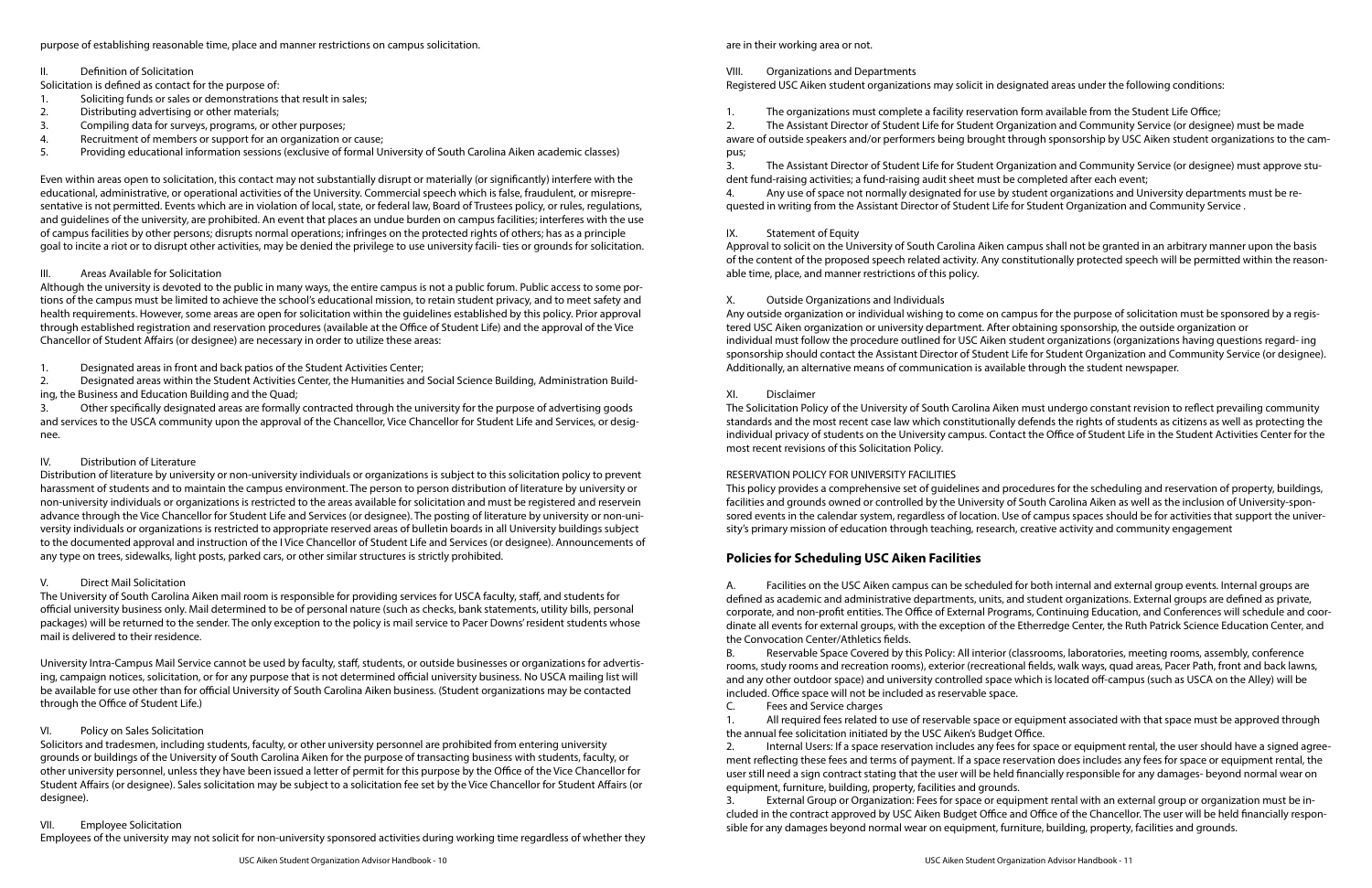In addition, the user will be held financially responsible for any custodial, security, parking or other facilities services required because of the scheduled event if not identified as part of the rental fee.

D. Off-campus Short-term Rental: Off-campus space leased for a particular event must have a contractual agreement and approval with the unit and university. Users must adhere to specific property procedures of that space. When a university event is approved for an off-campus rental, the user is responsible for submitting the information to the university's 25Live reservation system as an "Office Campus" location for inclusion on the calendar.

E. Assembly, Athletic, and Vendor-contracted Space: Reservation requests for any university space such as Convocation Center and athletic facilities that are typically used for both commercial and campus events or are controlled by an approved vendor will follow the procedures established for that facility. When a university event is approved for one of these spaces, the Requestor is responsible for submitting the information to 25Live reservation system for inclusion on the calendar.

F. Non-discrimination for Assignment of Space: Requests for space usage must be reviewed in the context of this and other related policies. A request that is compliant with these policies cannot be denied because of age, race, gender, color, sex, religion, political affiliation, sexual orientation, genetics, national origin, or disability status of the user.

G. The Office of External Programs, Continuing Education, and Conferences will be the coordinating unit with final approval for all campus facility requests.

- H. Usage Guidelines for All Space
- 1. Appropriate Usage of Space
- i. University Event: Event organized by a university unit, including performance events for public audiences.

ii. University-sponsored Event: Event organized by a group or organization external to the university, but sponsored by a university unit because of mutual interest and collaboration.

iii. External Group or Organization with Contractual Space Rental: Event organized by a group or organization external to the university based on contractual arrangement for use of space, including commercial events at the Convocation Center, Ruth Patrick Science and Education Center, Etherredge Center, and other venues.

2. Inappropriate Use of space

i. Event that is mercantile in nature (beyond solicitation as defined in University Policy on Campus Solicitation).

ii. Event posing a conflict of interest: Before approval for space request from an outside sponsor, Approver should review possible direct degrees of competition between the requester of the event with the university.

iii. Event that has not been properly vetted and scheduled, including personal use without a contractual agreement for space. The contractual agreement will provide the written guidelines for use of the space. The guidelines may be based on specific conditions (e.g., outdoor space activities) and prior history of the user (e.g., prior non-payment of fees, inappropriate use of space, non-compliance with policies for space usage).

3. All groups using campus facilities must leave facilities as they found them, i.e. no excessive trash, no changes in the room setups, no covers on doors, windows, etc.

4. All groups using campus facilities are required to use campus food services, ARAMARK, https://usca.catertrax.com.

- 5. Indoor and outdoor space is subject to the campus-wide ban on tobacco.
- 6 Only assistance animals and laboratory animals are permitted. Assistance animals include service animals only.
- 7. Candles or open flames of any kind are restricted.

8. Use of tape or other adhesives, nailing, tacking or permanently adhering items to ceilings, walls, floors, windows or doors is prohibited, except where permitted. Ceiling tiles, security camera systems, and fire safety equipment should not be tampered with in any space.

9. The Office of External Programs, Continuing Education, and Conferences can specify restrictions concerning how a space is used due to donor/contractual restrictions or similar considerations.

10. Events may not be announced or advertised, except to key event participants, until contracts have been fully executed by all parties.

11. All groups using campus facilities must refrain from making excessive noise during their meeting/events in classroom

buildings in order to not disturb classes, other meetings, or students who are studying.

12. Weekend event and end times for all groups are as follows: Sunday-Thursday: events must end by midnight, with guests vacating the facility by 12:15 a.m., facility must be clear of all equipment and cleaned up by 1:00 a.m. Friday-Saturday: events must end by 1:00 a.m., with all guests vacating the facility by 1:15 a.m., facility must be clear of all equipment and cleaned up by 2:00 a.m. Requests for a later closing time (which may include time for break-down or clean up) must be made to the Associate Director of Student Life for student events; or to the Director of the Office of External Programs, Continuing Education, and Conferences for other events- no later than ten (10) business days prior to the event.

13. There may be charges for housekeeping, house managers, technical personnel, and/or operations, i.e. setups, breakdowns, cleanups, in addition to any rental fee for the use of university facilities and resources to be assessed by the Office of External Programs, Continuing Education, and Conferences, the Etherredge Center Office, Convocation Center, and/or the Operations Office.

14. For events held in the Etherredge Center: a production meeting is required prior to every event. A projected set of costs will be provided in advance of the event date, along with any special conditions. After the event has taken place, an itemized bill will be sent to the rental group contact person.

15. It is the responsibility of the requesting individual or group to set up an appointment with the USC Aiken Police Chief for security for events with 100 or more participants. If it is determined that additional security is needed at specific events, the charges for this service will be paid by the responsible individual group.

16. If media and /or marketing are needed, it can be requested through 25Live under "Resources".

17. Parking is available in Parking Lots A, B, C, and D. Visitors should park in the spaces indicated by the white lines. The parking spaces indicated by yellow lines are reserved for faculty and staff; visitors are prohibited from parking in these areas.

18. All campus rooms and facilities are booked on a first-come, first-served basis.

19. Campus facilities may not be available for use on official university holidays.

II. Procedures for Scheduling Internal Groups

A. All room requests must be scheduled in the 25Live system to ensure the availability of the room or facility. The following information regarding the proposed event is necessary: date(s), name of the event, facility reservation time(s), or the start and end time that the requester would like to reserve the facility, published event time(s), or actual start and end time of the event, number of people expected to attend, and the room or facility requested. All student groups/organizations must have approval by the student organization's faculty or staff advisor and the Assistant Director of Student Life prior to submitting the request. If the meeting or event will be held on multiple dates, i.e. a sorority or fraternity meeting that is held each week at the same time/same room, it is necessary to place repeating dates in 25Live. Contact information of the person responsible for organizing the event should be placed in the "Event Details" on 25Live for each meeting or event.

B. USC Aiken's 25Live Reservation System is available online on the USC Aiken homepage at the bottom of the page the "A to Z" index under "0-9" 25Live (login).

C. The approver in 25Live will respond to the requester's email request within two business days of receipt of the request. They will review requests for space and will be responsible to assure any scheduled events comply with relevant university policies, legal regulations and the university mission. They should coordinate with the user regarding venue options such as set-up, audio-visual equipment, catering, special custodial requests, security, building access, parking and building systems (e.g., lighting, AC and heating units)

D. If the desired facility is available, the requester will be able to reserve via 25Live. All requests are first come, first serve basis. If the desired facility is in use, the only way the reservation can be changed is when the initial reserving party agrees to remove the reservation, or by order of the Chancellor. Due to operations scheduling, requests will need to be submitted at least three days prior to the event.

E. If any type of setup is required, including a setup for catering or A/V equipment, a diagram must be attached in 25Live. If catering is needed, this can also be requested in 25Live and ordering can be placed through Aramark's link: https://usca. catertrax. com.

F. To request the use of A/V equipment, please request in 25Live under "Resources". This is also where you would request the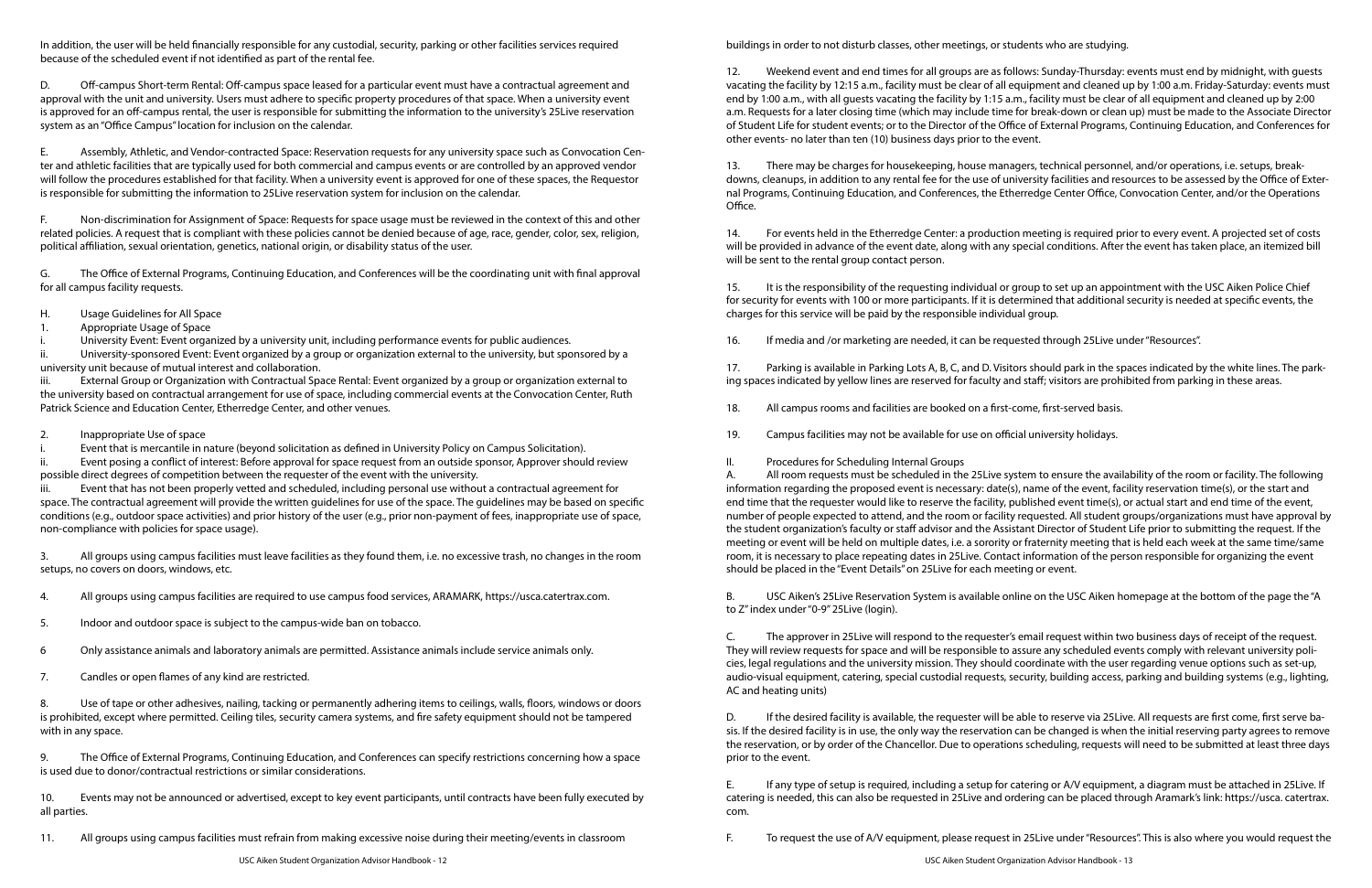number of tables and chairs if needed.

G. Any changes in events i.e. times, location, or cancellations, must be made in 25Live

III. Priority Assignment and Restriction of Space

A. General Classroom Space: Priority usage of general purpose classroom space is for scheduled academic courses. General purpose classrooms are available for other usage after the master schedule is determined for a given semester.

1. Public Assembly/Event Space: Public assembly event space such as Convocation Center and athletic facilities are included in this policy for inclusion on the university calendar. Reservations and usage requirements are determined by the facility guidelines and contractual agreements.

2. Local Unit Non-Assembly Space: The local user may prioritize events within that unit over requests from outside users.

3. Cancellation of Space Reservation: The university may cancel an internal, non-contractual agreement if the university makes a good faith determination that the university's use of the space is necessary to meet the educational mission of the university or that an emergency or other circumstance requires cancellation of the agreement.

4. Non-Discrimination for Assignment of Space: Requests for space usage must be reviewed in the context of this and other related policies. A request that is compliant with these policies cannot be denied because of age, race, gender, color, sex, religion, political affiliation, sexual orientation, genetics, national origin, or disability status of the user.

Reservation of Spirit Horse Guidelines

1. All individuals, organizations, and groups must supply their own paint or materials when wanting to decorate the horse.

2. The university will not supply these materials.

3. Only the horse is allowed to be painted. No individual, organization, or group will be allowed to paint any sidewalks, lamp posts, grass, or buildings surrounding the spirit horse. Any damages caused to university property with paint or any other materials used to decorate the horse will be of the financial responsibility of the individual, group, or organization who causes the damages.

4. No racial slurs, derogatory language, hate speech or the belittlement of other on-campus organizations or individuals will be tolerated. Remember, anything put on the horse reflects either positively or negatively on your organization.

5. All paintings or decorations must be in accordance with the University Handbook. Any violations will be subject to discipline in accordance with the Student Code of Conduct.

6. Reservations of the Horse can be made for up to a week at a time and must be done in the Office of Student Life. Special permission to have decorations on the horse for more than a week may be granted for certain events. The Office of Student Life will be regularly monitoring the horse to make sure that any decoration on the horse does not violate any of the above guidelines.

#### ICE Event Requests

Inter-Curricular Enrichment, or ICE, is a university-wide initiative aimed at engaging USC Aiken students through a series of diverse curricular enrichment opportunities. While at USC Aiken, students attend a prescribed number of ICE events. Such events span the academic curriculum and include, amongst other offerings: musical recitals, book readings, films, guest speakers, and planetarium shows.

• If and organization would like to host an ICE event, the advisor will need to fill out an ICE application (https://iesecure. usca.edu/facstaff/FOCUSS/ICE/index.asp)

• Advisors will also need to list ICE in resources in 25Live when scheduling the event.

Procedures for Scheduling Internal Groups

1. All facility requests should be completed in 25 Live. The request should include the following information regarding the proposed event: date(s), name of the event, facility reservation time(s) or the start and end time that the requestor would like to reserve the facility, published event time(s) or actual start time and end time of the event, number of

people expected to attend and the room or facility requested. All student groups/organizations must have their advisor submit the request in 25 Live.

2. The request in 25 Live should be submitted at least three (3) days prior to the event and sent as per either A. or B. below:

A. If any type of setup is required, including a setup for catering or AV equipment, a diagram must be described in the reservation of 25 Live. If the setup cannot be accommodated, you will be notified immediately by e-mail.

B. If no setup is required, the request can be submitted without any diagrams or descriptions.

Upon final approval the requestor will be able to see whether the event was approved by looking at the approvals section on the original request. Facility/scheduling requests are not considered final until all of the approvals have been satisfied.

After the event has been approved the event will be entered on the Student Life Calendar, which can be accessed at: https://www. usca.edu/student-involvement/student-life-events.dot or on the Student Life page under "Student Life Events".

\*It is important to note that the Calendar is used by the Operations Office for heating and cooling facilities and the USCA Police Office for security purposes and to monitor all events held on campus.

3. To request the use of audio visual equipment please do so in the 25 Live request under "Resources." 4. Only one request will be accepted per event. Any changes in events, i.e. times, location, or cancellations, must be re- ported via e-mail to the 25 Live coordinator

The Conference Center and Special Events Office will schedule and coordinate all events for off-campus groups.

1. Off-campus groups will be subject to the following rates: University-Affiliated-any program or event which has substantial Life by a USCA department or office is considered a University function and therefore will receive the University rates, Non-Profitany program or event which is sponsored by an organization or agency which operate on a non-profit basis will receive Non-Profit rates, Corporate/ Private-any program or event which does not have an educational mission or is planned and sponsored by a Non-University entity will be responsible for the Corporate/Private rates.

#### Annual Reservation Procedures

All activities in the SAC are recorded on a master calendar maintained in 25 Live. The 25 Live administrators will accept requests for facilities usage on a "first come" basis. The Office of Student Life, in conjunction with the Conference Center and Special Events Office, reserves the right to assign facilities on the basis of the most efficient utilization of space. Adjustments will be made if certain situations require changes in the facilities reserved by a group. Events that are of the same nature (ex. fundraising) will not be scheduled at the same time to ensure that organizations are able to have adequate access to the campus. If conflicts do arise the 25Live administrators will work with the groups on new times, date or space.

Note: For additional information regarding facility usage at the University of South Carolina Aiken, contact the Office of Conferences and Continuing Education located in the Business and Education Building, Room 111(648-6851 ext. 3587). The 25Live administrators will work to ensure that student organizations do not have events during the same time. If events are requested during the same time the second organization may be asked to reserve a different time.

#### Student Activity Center Patio Entertainment

All types of entertainment (i.e. bands, speakers, dances, etc.) may take place only with permission of the Assistant Director of Student Life for Student Organization and Community Service (or designee). These events are restricted so as not to interfere with academic classes or the library. Public speeches or debates may take place only with the permission of the Assistant Director of Student Life for Student Organization and Community Service (or designee), and noise level does not extend beyond the confines of the patio. The patios are used primarily for student organizations to have a fund raising event or set up displays.

#### **Student Tailgate Policy**

#### Purpose

In an effort to continue to develop student life at the University of South Carolina Aiken and promote an increased sense of institutional pride and school spirit, this policy has been created for use of the space and facilities adjacent to the Convoca- tion Center, Satcher Field, and Roberto Hernandez Stadium for student tailgates and events held prior to athletic contests. The purpose of the Student Tailgate Policy is to assist student organizations and/or on-campus departments in the coordina- tion of tailgates and activities and ensure that existing institutional policies related to event planning and risk management are appropriately applied.

#### Procedures

1. Limitations of use - tailgates and pre-game activities must be limited to the parking lot/grass area adjacent to the front of the Convocation Center, the 3rd base area by the home dugout of the Roberto Hernandez Stadium, and beyond the outfield fence on the home side of Satcher Field. Reservation of the space is limited to recognized student organizations and on-campus departments for student-only events. For students that are not affiliated in a recognized student organization, they must register their tailgate spot with the Student Life office.

2. Reservation/ Preparation of Space – sponsoring organizations must reserve the facilities no less than one week prior to the date of the proposed event. Reservations will be coordinated through 25Live software program.

3. Responsibilities of Sponsoring Organizations – student organizations or on-campus departments hosting the event are responsible for providing all staffing and equipment for the proposed activity (this includes security personnel, sound equipment, tables, trash cans, recycling bins, etc.) as well as set-up and clean-up related to the activity.

4. Use of Alcohol – The University of South Carolina Aiken's alcohol policy shall regulate any use of alcohol at pre-game activities within the facilities. The appropriate forms must be completed and submitted to the Office of Student Life for review no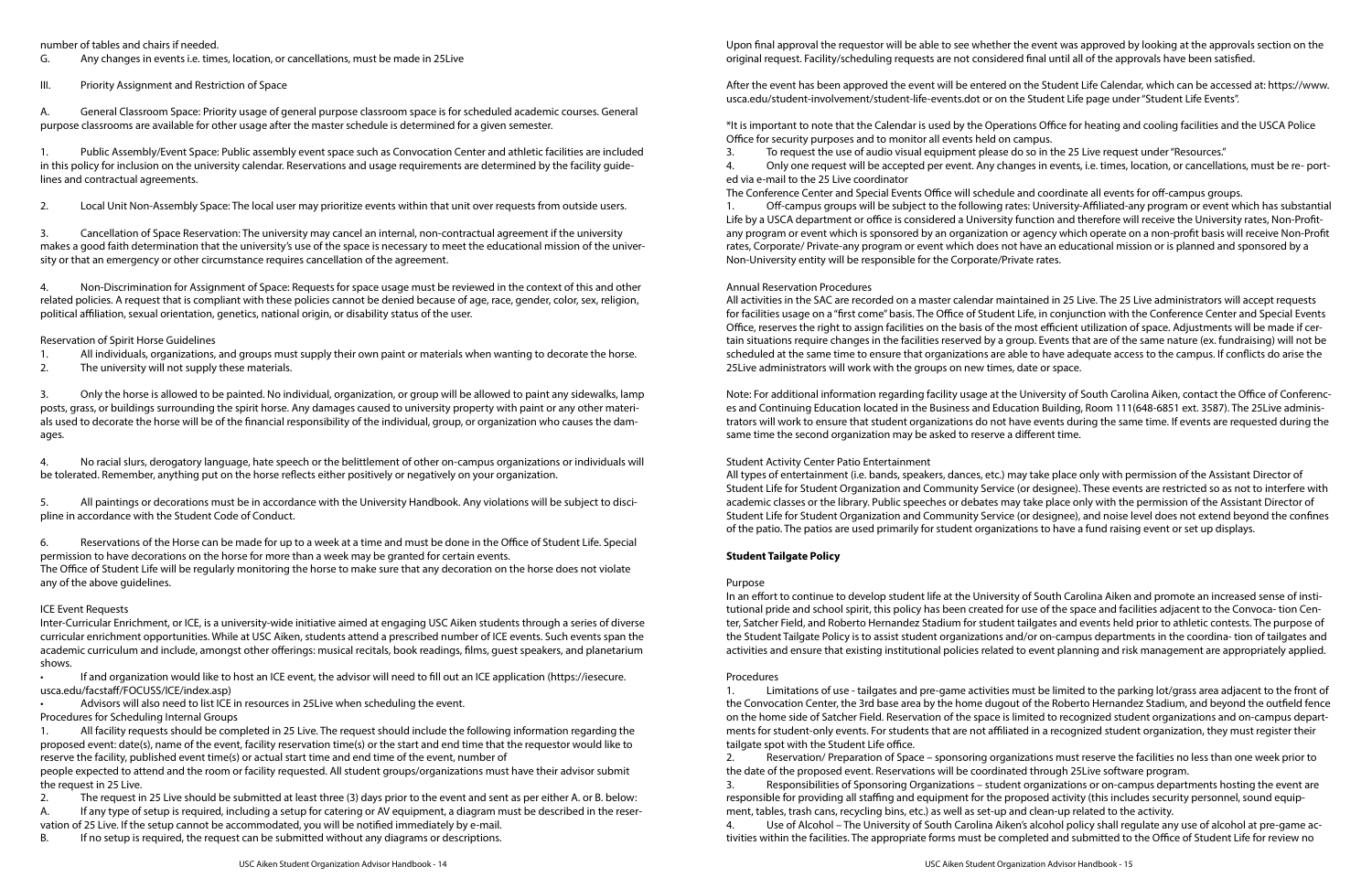less than two weeks (fourteen business days) prior to the date of the proposed event. Individuals determined to be inebri- ated or unable to care for themselves will be denied entry to the activity and/or to the athletic contest.

5. Duration of Tailgates/Activities – Pre-game activities will be limited to two (2) hours. Activities must end 15 minutes prior to the start of the scheduled athletic contest.

6. Use of Amplified Sound – Due to the proximity of the tailgating areas to Satcher Field and Roberto Hernandez Stadium, permission to the use amplified sound must be granted by the Director of Athletics or designee.

7. Open Flames/Personal Grills –Personal grills may be used.

8. Damages – Sponsoring organizations are responsible for all costs associated with any damage and/or repairs that result from the scheduled activity.

#### **POLICY ON THE USE OF ALCOHOLIC BEVERAGES ON CAMPUS**

This policy governs the consumption, possession, distribution, and sale of alcoholic beverages (defined as beer, wine, and distilled spirits) on the University of South Carolina Aiken campus and at University or student organization-sponsored off- campus events. Based on a concern for the welfare of all members of the University community and in keeping with state and local laws, this policy is designed to promote the responsible use or nonuse of alcoholic beverages. Consistent with our institutional mission statement, USC Aiken values responsible citizenship. Members of the campus community are expected to assume responsi- bility for their own behavior while consuming alcoholic beverages and to understand that being under the influence of alco- hol does not lessen accountability to the University and the community. All members of the USCA community are expected to comply with all of the laws and policies stated below.

South Carolina Law

It is against South Carolina law and USC Aiken policy to:

- A. Purchase, possess or consume any alcoholic beverage if you are under the age of twenty-one
- B. Provide any alcohol to a person under twenty-one by transfer, gift, or sale
- C. Misrepresent your age for the purpose of procuring alcohol including possessing a false or altered driver's license or ID
- D. Drive while under the influence of alcohol
- E. Have a blood alcohol level of .02 or higher while driving a vehicle if you are under the age of 21 (zero tolerance)
- F. Have an open container of alcohol in a moving vehicle
- G. Be intoxicated in public

This policy is subject to change to comply with new local, state, or federal laws or changes in operating procedures pertaining to the possession and consumption of alcoholic beverages.

Further information on South Carolina alcoholic beverage laws is available at http://www.scstatehouse.gov/code/title61.php. Local Ordinance

It is against local ordinance and therefore University policy to consume alcohol in public within the city limits. Pacer Downs, Pacer Crossings, and Pacer Commons are located within the city limits. Therefore, consuming alcohol on apartment balconies or on the housing grounds is prohibited.

General Guidelines

A. The legal consumption, possession, distribution, or sale of alcohol is permitted only at events and locations approved by the Chancellor or designee (for departmental and University-wide events) or the Alcohol Event Review Committee (for stu- dent or student organization events). Consumption of alcohol is also permitted in University housing facilities, as stipulated in the University Housing Guidebook and the USCA Student Handbook.

B. A licensed third party vendor must provide/sell the alcoholic beverages at any on or off-campus events hosted by a University entity where students are present. For on-campus events, the university's contracted food service provider will serve as the third party vendor unless the Director of Food Service approves an alternate provider.

C. Individuals will be held responsible for their behavior while under the influence of alcohol. Failure to comply with South Carolina state law or university policy may subject the person or group to state and/or university penalties.

- D. Any containers of alcohol that are being transported must be sealed and covered while on university premises.
- E. Common source containers of alcohol (e.g. kegs) are not permitted on campus at any time.
- F. Chugging, drinking games, initiations, funneling, or other potentially dangerous drinking games are prohibited.
- G. No student activity fee or other University collected fee will be used to purchase alcohol for use either on or off campus.

H. Students, faculty, staff or student organizations who serve or sell alcohol to students at off-campus events assume liability for enforcing the law and assuring appropriate behavior. In such instances, USC Aiken assumes no responsibility or liability.

#### Additional Guidelines for Students

A. Students must adhere to the General Guidelines in this policy as well as all federal, state and local laws and ordinances. They are also subject to the Student Code of Conduct and can be held accountable under multiple systems, whether or not a civil or criminal conviction is made.

B. Regardless of the age of the student, the abuse of alcohol that results in impaired behavior is considered a violation of the alcohol policy.

C. Being under the influence of alcohol does not constitute a defense for bad behavior; students will be held responsible for their actions regardless of their consumption of alcohol.

D. Sanctions for the violation of University policies are based on the severity and frequency of the violation. Sanctions may include, but are not limited to: completion of educational and risk reduction programs, fines, community service, probation, individual screenings, research papers, educational counseling group, and parental notification.\*

E. If a student fails to comply with the request of a University Police Officer to complete a sobriety test, it will be considered an automatic admission of having consumed alcohol.

F. Students who are apprehended and charged by law enforcement agencies with alcohol-related criminal conduct off campus are required to inform the Associate Vice Chancellor of Student Life of the charges. \*Parental Notification: The Family Educational Rights and Privacy Act (FERPA) allows educational institutions to notify parents/ guardians of students under the age of 21 when the student violates the University's alcohol or drug policies. Because we believe that parents can assist us in educating and empowering students to make responsible decisions regard- ing alcohol, we typically exercise our right to notify parents in the following situations:

- Drug violations
- Repeat or serious alcohol violations

The University also reserves the right to notify parents for first alcohol violations if deemed appropriate.

Additional Guidelines for Student Organizations

A. Student organizations hosting an event must adhere to the General Guidelines in this policy as well as all federal, state and local laws and ordinances. They are also subject to the Student Code of Conduct and the Student Organization Social Events Policy and can be held accountable under multiple systems, whether or not a civil or criminal conviction is made. B. The decisions made or behavior exhibited by individual members of an organization may result in disciplinary action

against the organization as well as the individuals involved.

C. No funds of an officially recognized student organization deposited or administered through the university may be used to purchase alcohol for use either on or off campus.

D. At on or off-campus events, student organizations may not provide alcohol for free or in exchange for a cover charge or ticket to an event.

E. Student organizations that wish to have alcohol sold at an on-campus event must secure approval from the Alcohol Event Review Committee by submitting the Application to Serve Alcohol at a Campus Event Form which can be found in the Office of Student Life or be requested from the Assistant Director of Student Life. If the Alcohol Event Review Committee ap- proves an organization's request to have alcohol at an event, all of the procedures stipulated in the "Procedures for Sponsor- ing an On-Campus or University-Sponsored Off-Campus Student Event with Alcohol" (include link) document will be followed or the organization will be subject to disciplinary action.

F. Only beer and wine will be permitted at on campus student events. G. Sanctions for the violation of university policies are based on the severity and frequency of the violation. Sanctions may include, but are not limited to, completion of educational and risk reduction programs, fines, community service, probation, suspension of student organization status, and suspension from use of university facilities for a designated period of time. H. Student organizations who want to host events with alcohol must attend one social host responsibilities workshop dur-

ing the academic year prior to hosting the event(s). Additional Guidelines for University Departments

A. University departments and employees within those departments must adhere to the General Guidelines in this policy, all federal, state, and local laws and ordinances as well as the Drug-Free Workplace Policy (http://hr.sc.edu/policies/drugfree. pdf). B. University departments that wish to host an on or off-campus event with alcohol that is not primarily an event for students must secure permission from their appropriate senior administrator.

C. University departments that wish to host an on or off-campus event with alcohol that is primarily for students must secure approval from the Alcohol Event Review Committee by submitting the appropriate paperwork to the Office of Student Life. If permission is granted for the event, all of the procedures stipulated in this policy will be followed. D. At on campus events that are primarily for students, only beer and wine will be permitted.

## **PROCEDURES FOR THE USE OF ALCOHOL ON CAMPUS OR DURING UNIVERSITY SPONSORED EVENTS**

These procedures describe the process that will be used by the University to review requests for allowing alcoholic bever- ages to be available during events that are either held on University property or are sponsored by an entity of the University. Events include gatherings that are:

(a) sponsored by the university or an approved university organization to take place on campus primarily for students;

- 
- (b) held off campus primarily for students.

In general, this policy recognize two different types of entities that may host an event. The types of entities that may host an event are categorized as follows:

(a) Student Organization Sponsored Events: These events would include those sponsored by an approved student organiza-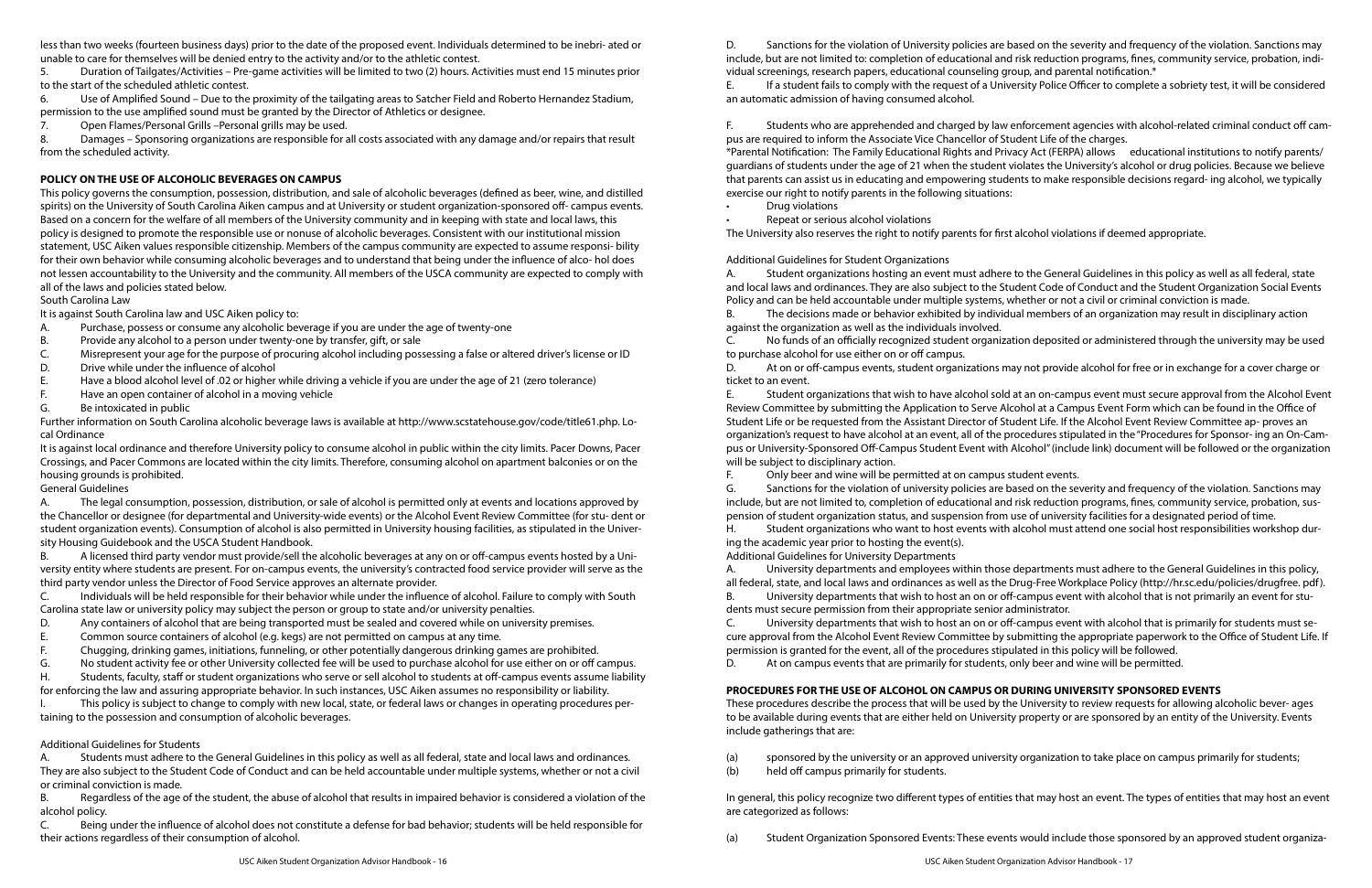tion or any other approved group or organization of students.

(b) University Departmental Sponsored Events: These events would be hosted by an office, a school/college or a department.

#### Approval Process

All sponsors of events must complete and submit the appropriate approval forms to the Office of Student Life. If the event

is held on campus, an adviser must reserve facility space in 25 Live as well as be present at the event. If any alcohol will be available at a student sponsored event, there shall be a conclusive presumption that underage students will be in attendance.

The appropriate approval forms which are found in the Student Life Office shall be required for every event where alcohol will be served. The appropriate approval forms which are found in the Student Life Office shall address the following issues with the specificity needed to adequately address the perceived risk:

- the location of the event:
- the start and end time of the event;
- the sponsor of the event;
- how the organization will prevent underage persons from having access to alcohol;
- the type of alcohol that will be available at the event;
- the type of non-alcoholic beverages that will be available at the event;
- what food that will be served;

- the history of the event and the conduct of participants during the event;
- the number of underage students or other underage persons who are expected to be in attendance as guests;
- the number of underage persons who will have access to the event by, for example, working as servers or volunteers; and,
- the publicity surrounding the event and/or the public perception of the event.

• the number of officers requested from University Police or, if the event is to be held off campus, a description of the security available;

- the estimated number of total quests to attend the event; and,
- the primary purpose of the event.

When determining the risk of alcohol abuse associated with an event, the Alcohol Event Review Committee will at least con- sider the following factors:

In addition, student organizations must complete the USC Aiken's Social Event Agreement through the Office of Student Life. Standards

The considerations and standards used by the Alcohol Event Review Committee to review an application for an event shall include the following:

The University will not approve an event if, in the exercise of its sole discretion, it has determined that holding the event will present an unreasonable risk to the health or safety of the University community and/or to the property of the University, or that the event will be conducted in a way that would portray the University or the members of the University community in a false light or otherwise subject it or them to public ridicule or disgrace.

#### On Campus Alcohol Service Providers

ARAMARK, the official food service provider for the USC Aiken, must be used as the on campus alcohol service provider unless the Director of Food Service, in conjunction with the Assistant Director of Student Life (or designee), grants special permission for another licensed provider.

If an event is held on campus but not at the Etherredge Center or USCA Convocation Center, the sponsoring organization must obtain a temporary liquor license through the State of South Carolina. Cost of the license is approximately \$50 per event but is subject to change according to State of South Carolina policies. If a temporary license is needed, once the event is approved by the Alcohol Event Review Committee, sponsoring organizations will have 5 days to apply for a temporary license through the Office of Student Life.

#### **Off Campus Alcohol Service Providers**

If the event is held off campus, the vendor must: (Documentation of these items must be provided with the Third Party Ven- dor Agreement Form).

1. Be properly licensed by the appropriate local and state authority. This might involve both a liquor license and a temporary license to sell on the premises where the function is to be held.

2. Be properly insured, evidenced by a properly completed certificate of insurance prepared by the insurance provider.

The Sponsoring Organization and the Vendor Agree to the Following:

1. All areas relating to serving, ticketing, distribution, and control of alcohol must be handled by the vendor and only the vendor for the entire duration of the function

2. All the responsibilities that any other purveyor of alcoholic beverages would assume in the normal course of business

are to be handled by the vendor, including but not limited to:

- a. Checking identification cards upon entry
- b. Not serving minors
- c. Not serving individuals who appear to be intoxicated
- d. Maintaining absolute control of all alcoholic containers present

or furnished to the organization or its members)

f. Removing all alcohol from the premises

### **The following two sections apply only to student organizations.**

Advertising of Student Organization Sponsored Events Where Alcoholic Beverages Will Be Consumed. educational philosophy of the University of South Carolina Aiken and follow these conditions:

- e. Collecting all remaining alcohol at the end of the function (no excess alcohol opened or unopened is to be given, sold,
	-
- Advertising of student organization-sponsored events where alcoholic beverages will be consumed must be consistent with the
- (a) Advertisement for any event where alcoholic beverages are being served must note the availability of non-alcoholic bev-
	-
	-
	-
- (e) Advertisements for events must not portray drinking as a solution to personal or academic problems or as necessary for

erages and food as prominently as the alcoholic beverages.

(b) The message conveyed in the event promotion must not encourage the use of alcohol.

(c) Publicity must not convey that consumption of alcohol as the purpose or reason for the event.

(d) Promotion must not refer to the amount/quantity of alcohol to be present social, sexual, or academic success.

(f) Alcoholic beverages must not be provided as awards, door prizes, or giveaways to individuals or campus organizations.

#### Sanctions

Individual students or student organizations who violate USC Aiken policies are subject to civil, criminal and university pro- ceedings and sanctions. The university campus is not a sanctuary that relieves students of their responsibilities as citizens to abide by local, state and federal laws, and university regulations, policies, and procedures. Violations of this Campus Alcohol Policy will be referred to appropriate University agencies. Students and student organizations may be subject to sanctions by more than one appropriate agency. Sanctions for the violation of university policies are based on the severity and frequency of violation. Sanctions may include, but are not limited to: referral to on or off-campus alcohol assessment and/or counsel- ing, alcohol education, community service, disciplinary probation, suspension of individual students, suspension from use of University facilities for a designated period of time, and suspension of student organization status.

#### Related Issues

A. Students or student organizations suspected of violating federal, state or local laws may be subject to University judicial proceedings. Disciplinary action may be imposed by the University under the USC Aiken Code of Conduct, whether or not a civil or criminal conviction is made.

B. Students, faculty, staff, or student organizations who serve or sell alcohol to students at off- campus events assume liability for abiding by the law and assuring appropriate behavior. In such instances, USC Aiken assumes no responsibility or liability. C. USC Aiken Student Activities funds may not be used to purchase alcohol for any on or off-campus event.

D. Students who are apprehended and charged by law enforcement agencies with alcohol-related criminal conduct off campus during a sanctioned event are required to inform the Vice Chancellor for Student Affairs.

# **Advising "Do's"**

• Assist officers with procedural matters. Be knowledgeable of the organization's purpose and constitution and help the gen-

• Be knowledgeable about, and comply with, federal, state, and local laws and ordinances, as well as campus policies. Inform

- eral membership adhere to them
- the group about pertinent policies
- Empower students to take action and to take satisfaction in seeing the student organization succeed
- Allow the group to succeed, and allow the group to fail. Learn when to speak and when not to speak. Remember to let the students make the decisions while you provide the guidance
- At the beginning of each year, develop clear expectations about the role of the advisor and your relationship to the organization
- Read the organization's constitution